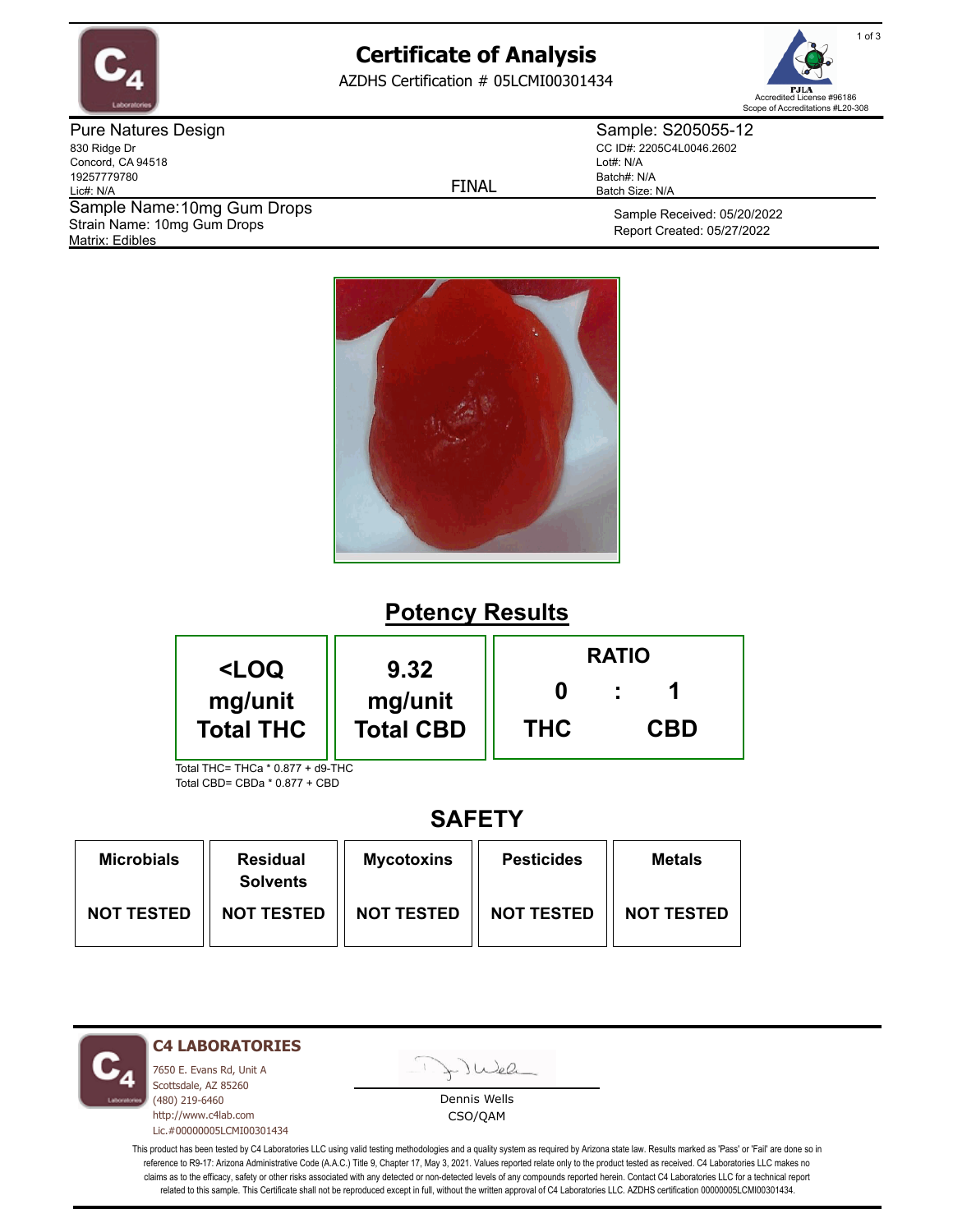

## **Certificate of Analysis**

AZDHS Certification # 05LCMI00301434



Pure Natures Design 830 Ridge Dr Concord, CA 94518 19257779780 Lic#: N/A Matrix: Edibles Sample Name: 10mg Gum Drops Strain Name: 10mg Gum Drops

FINAL

Lot#: N/A

Batch#: N/A Batch Size: N/A

Sample: S205055-12 CC ID#: 2205C4L0046.2602

> Sample Received: 05/20/2022 Report Created: 05/27/2022

#### **Cannabinoids by HPLC - Commercial**

| Date Analyzed: 05/24/2022 | Analyst Initials: KWT |
|---------------------------|-----------------------|
|                           |                       |

| Analyte                   | LOQ    | <b>Mass</b> | <b>Mass</b> | <b>Mass</b> | Q              |
|---------------------------|--------|-------------|-------------|-------------|----------------|
|                           | $\%$   | $\%$        | mq/q        | mg/unit     |                |
| <b>THCA</b>               | 0.0160 | $<$ LOO     | $<$ LOO     | $<$ LOQ     | Q3             |
| $d9-THC$                  | 0.0160 | $<$ LOQ     | $<$ LOQ     | $<$ LOQ     | Q3             |
| d8-THC                    | 0.0160 | $<$ LOQ     | $<$ LOQ     | $<$ LOQ     | Q <sub>3</sub> |
| <b>CBDA</b>               | 0.0160 | $<$ LOO     | $<$ LOO     | $<$ LOQ     | Q <sub>3</sub> |
| CBD                       | 0.0160 | 0.153       | 1.53        | 9.32        | Q3             |
| <b>CBG</b>                | 0.0160 | $<$ LOQ     | $<$ LOQ     | $<$ LOQ     | Q <sub>3</sub> |
| <b>CBN</b>                | 0.0160 | $<$ LOO     | $<$ LOQ     | $<$ LOQ     | Q <sub>3</sub> |
| <b>CBC</b>                | 0.0160 | $<$ LOQ     | $<$ LOQ     | $<$ LOQ     | Q <sub>3</sub> |
| Total Cannabinoids 0.0160 |        | 0.153       | 1.53        | 9.32        | Q <sub>3</sub> |
| <b>Total THC</b>          | 0.0160 | $<$ LOQ     | $<$ LOQ     | $<$ LOQ     | Q <sub>3</sub> |
| <b>Total CBD</b>          | 0.0160 | 0.153       | 1.53        | 9.32        | Q3             |

Total THC= THCa \* 0.877 + d9-THC. Total CBD= CBDa \* 0.877 + CBD. LOQ = Limit of Quantitation; NR = Not Reported; ND = Not Detected.

Unless otherwise stated all quality control samples performed within

specifications established by the Laboratory.

Cannabinoids method: HPLC-DAD.

1 unit= 6.0928g

Unit Description: soft chew

**C4 LABORATORIES**

7650 E. Evans Rd, Unit A Scottsdale, AZ 85260 (480) 219-6460 http://www.c4lab.com Lic.#00000005LCMI00301434 Juea

Dennis Wells CSO/QAM

This product has been tested by C4 Laboratories LLC using valid testing methodologies and a quality system as required by Arizona state law. Results marked as 'Pass' or 'Fail' are done so in reference to R9-17: Arizona Administrative Code (A.A.C.) Title 9, Chapter 17, May 3, 2021. Values reported relate only to the product tested as received. C4 Laboratories LLC makes no claims as to the efficacy, safety or other risks associated with any detected or non-detected levels of any compounds reported herein. Contact C4 Laboratories LLC for a technical report related to this sample. This Certificate shall not be reproduced except in full, without the written approval of C4 Laboratories LLC. AZDHS certification 00000005LCMI00301434.

2 of 3